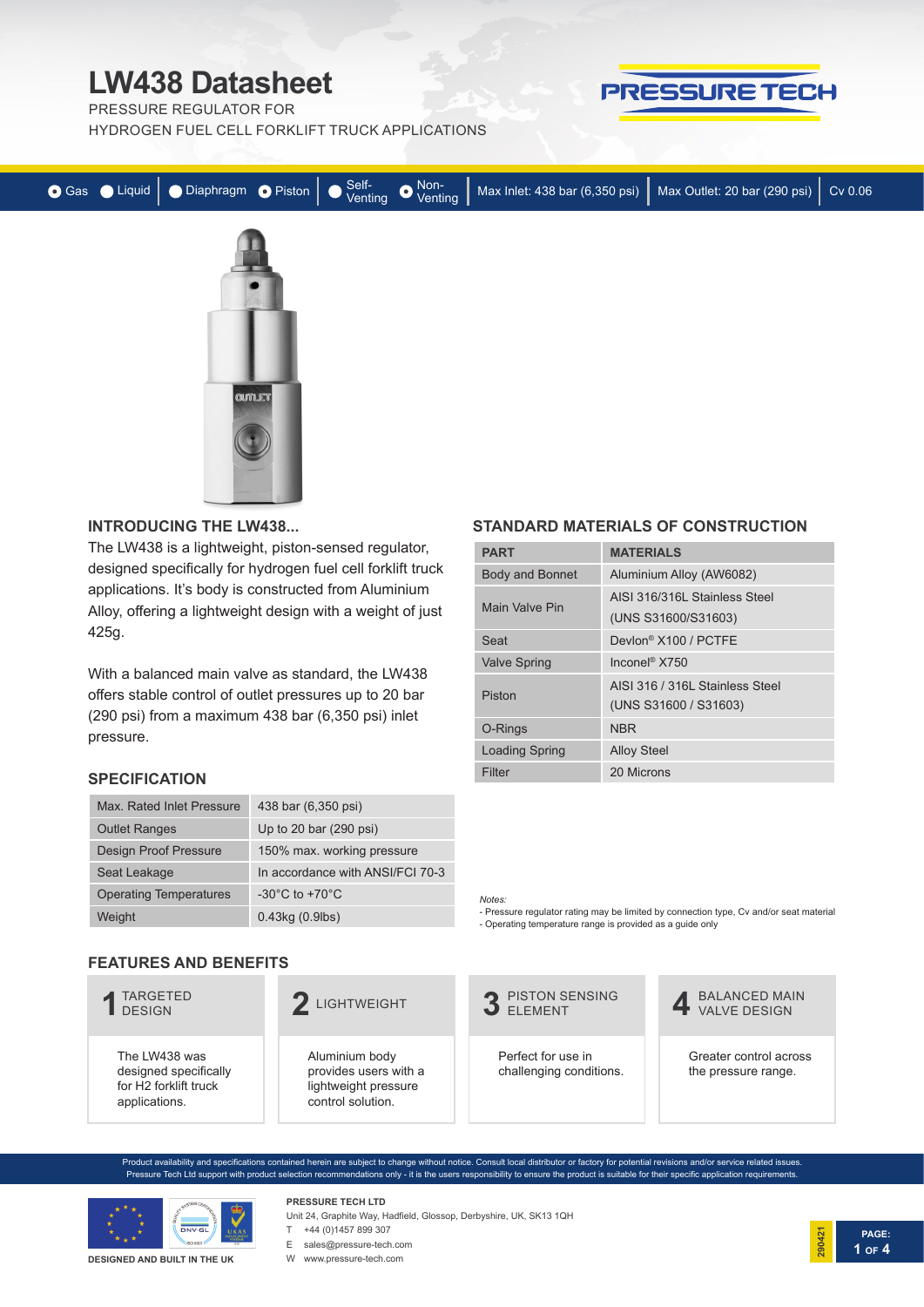PRESSURE REGULATOR FOR



HYDROGEN FUEL CELL FORKLIFT TRUCK APPLICATIONS



#### **DRAWINGS AND INSTALLATION DIMENSIONS**

Dimensions shown for 1/4" SAE inlet option - please contact the office for additional connection options.



#### **PORT POSITIONS**

Use *'ORDERING INFORMATION'* on page 4 to select connection size and type for each port position (2 to 5):



oduct availability and specifications contained herein are subject to change without notice. Consult local distributor or factory for potential revisions and/or service related issues Pressure Tech Ltd support with product selection recommendations only - it is the users responsibility to ensure the product is suitable for their specific application requirements.



**DESIGNED AND BUILT IN THE UK**

Unit 24, Graphite Way, Hadfield, Glossop, Derbyshire, UK, SK13 1QH

- **PRESSURE TECH LTD** T +44 (0)1457 899 307
- E sales@pressure-tech.com W www.pressure-tech.com



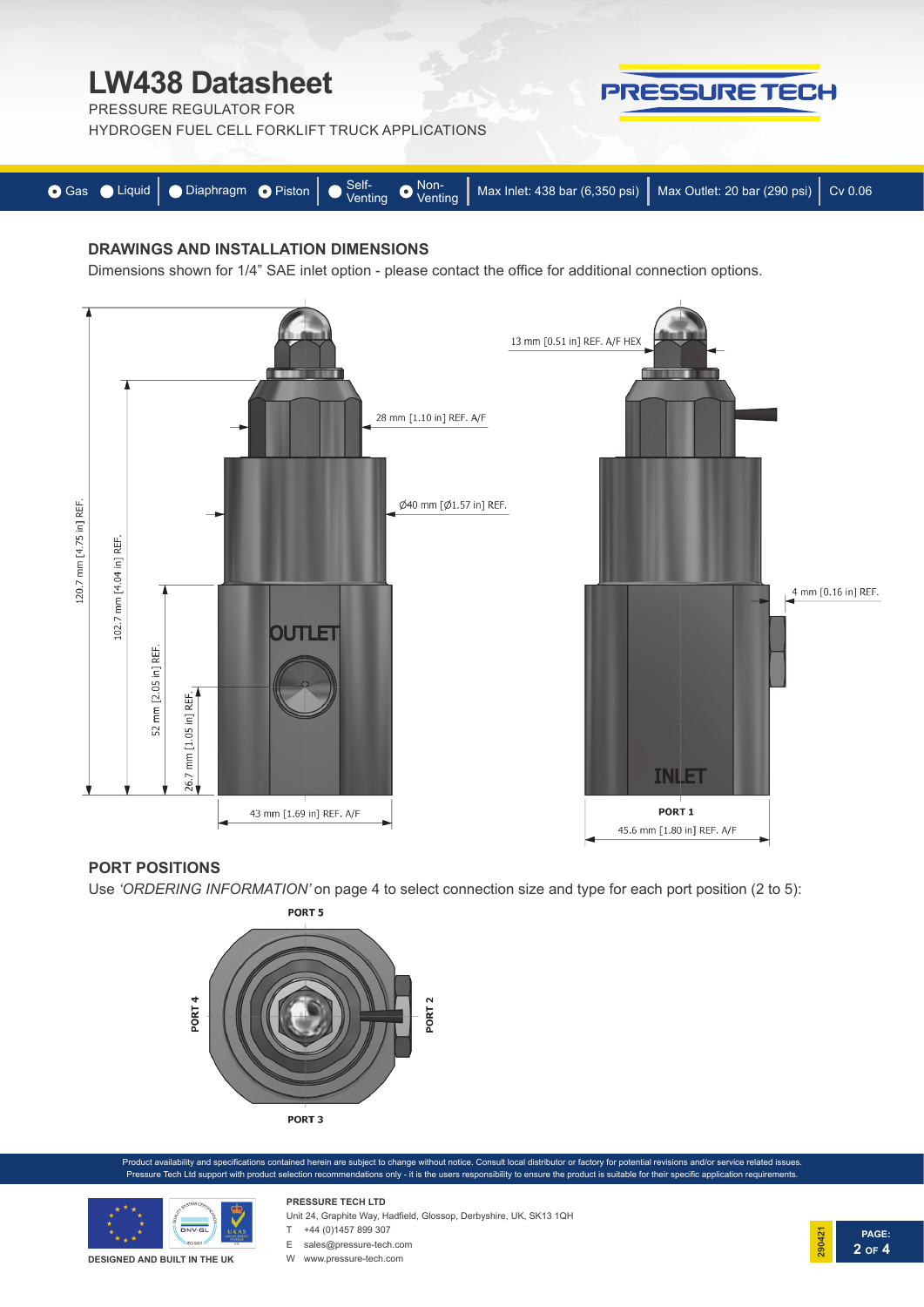PRESSURE REGULATOR FOR

HYDROGEN FUEL CELL FORKLIFT TRUCK APPLICATIONS



#### **FLOW CURVE**

Please contact the office for further information.

Product availability and specifications contained herein are subject to change without notice. Consult local distributor or factory for potential revisions and/or service related issues. Pressure Tech Ltd support with product selection recommendations only - it is the users responsibility to ensure the product is suitable for their specific application requirements.



Unit 24, Graphite Way, Hadfield, Glossop, Derbyshire, UK, SK13 1QH



W www.pressure-tech.com

**PRESSURE TECH LTD**